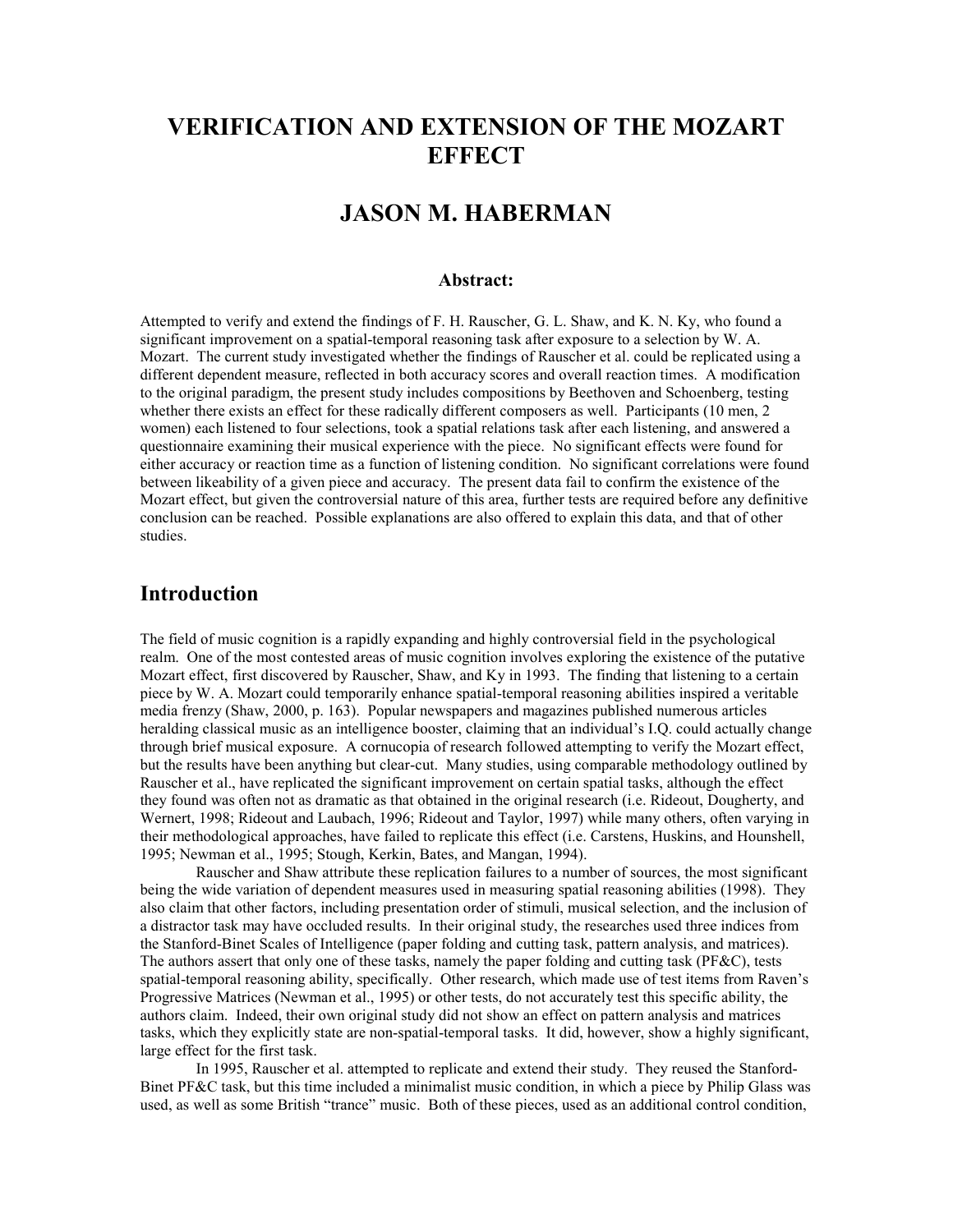are characterized by highly repetitive, easily recognizable patterns. Adding support to their claims, the authors found a large significant effect as participants showed vast improvement on the PF&C/Mozart task compared to the control conditions. In other words, the music of Mozart continued to improve, at least temporarily, spatial-temporal tasks, while the minimalist music of Philip Glass showed no differentiation. They administered varying formats of this 16-item task to participants over a five-day period, until a ceiling effect was found for those in the Mozart condition. Many critics point out that improvements on test scores may be the result of practice effects, but the authors maintain that on every test day, the Mozart condition participants performed consistently better than controls, although the differences became attenuated as more test days expired. They attribute the immediate improvement on test scores, though, exclusively to the listening condition.

 Finally, research done by Sarnthein et al. (1997) seems to provide substantial support to the existence of the Mozart effect in the form of neurophysiological evidence. Researchers administered the same PF&C task given to participants in Rauscher et al.'s experiment, with the added element of measuring EEG correlations during music both listening and testing. Significant findings indicate that regions activated during listening in the Mozart condition, namely right frontal and left temporo-parietal cortices, are also activated during PF&C test taking. As the authors suggest, the music acts as a priming agent, and places certain regions of the brain in an activation synchrony that is valuable during spatial-temporal tasks. Additionally, the researches found that the effects of this cortical activation remains for just over 12 minutes, suggesting that there is significant carryover from the listening session to the test taking session (for an additional EEG correlational study, see Rideout and Laubach, 1996).

 It is a common thought that the utility of an experimental finding can only be determined by its verification across several comparable dependent measures and/or varying general approaches. Certainly, it may be correct to blame dependent measures as the reason for other researchers' inability to replicate the Mozart effect, but if these alternate tests are quantifying the same capacities as the one used by Rauscher et al., how could that be considered a compelling defense? If indeed there does exist a Mozart effect, but it can only be seen on a specific index, how much external validity does it hold? Although neurophysiological studies such as the one outlined above can provide powerful evidence in support of a theory, in addition to the multitude of behavioral studies that seem to verify the existence of the Mozart effect, it must be remembered that the dependent measure used to quantify spatial-temporal reasoning abilities remained the same throughout. Most attempts to use alternative measures have failed to replicate the Mozart effect.

 The current study, therefore, attempted to verify the Mozart effect by using a spatial reasoning task never before used by music cognition experts, namely one developed by The Psychological Corporation (1974). Given the nature of this task, in which participants had to determine which specific shape is the correct representation of the figure "unfolded", it was thought that it would effectively measure the same abilities as those used to complete the  $P$ F&C task. It was logical, then, to maintain the conditions of the original task to see if such an enhancement in spatial-temporal abilities could be seen using an alternative dependent measure. Additionally, if there does exist a Mozart effect reflected in this particular measure, I hypothesize that such an effect would extend to other forms of music written by "great" composers. I presented participants, then, with the music originally used in Rauscher et al.'s seminal study, and also presented participants with a work by Beethoven, as well as a work by the  $20<sup>th</sup>$  century serialist composer, Arnold Schoenberg<sup>1</sup>. Given the radical differences in composing styles of the first two composers versus that of the latter (and, as some musicologists would contend, the radical differences in composing styles of the first two composers themselves), such explorations may delineate some of the limitations of a Mozart effect, and highlight the point at which sound no longer provides a facilitating, beneficial effect on spatial-temporal reasoning abilities. Due to its discordant and disharmonious nature, then, I expect to see a negative effect on spatial tasks for Schoenberg, reflected as lower accuracy and higher reaction times in response to questions relative to controls<sup>2</sup>, while a positive effect should be seen

 $\overline{a}$ 

<sup>&</sup>lt;sup>1</sup> Schoenberg was the founder of the Second Viennese School of Music (Stolba, 1998, p. 595) and created a highly intellectualized style of composition, in which the pitches of a piece are based upon a preestablished pattern. It is highly atonal, breaking nearly every rule of western harmony listeners have been socialized to

 $2^{2}$  This is not to place a qualitative judgment on the works of Schoenberg, but serves only to suggest that, when it comes to spatial-temporal tasks, his music may serve as a distraction rather than a facilitator.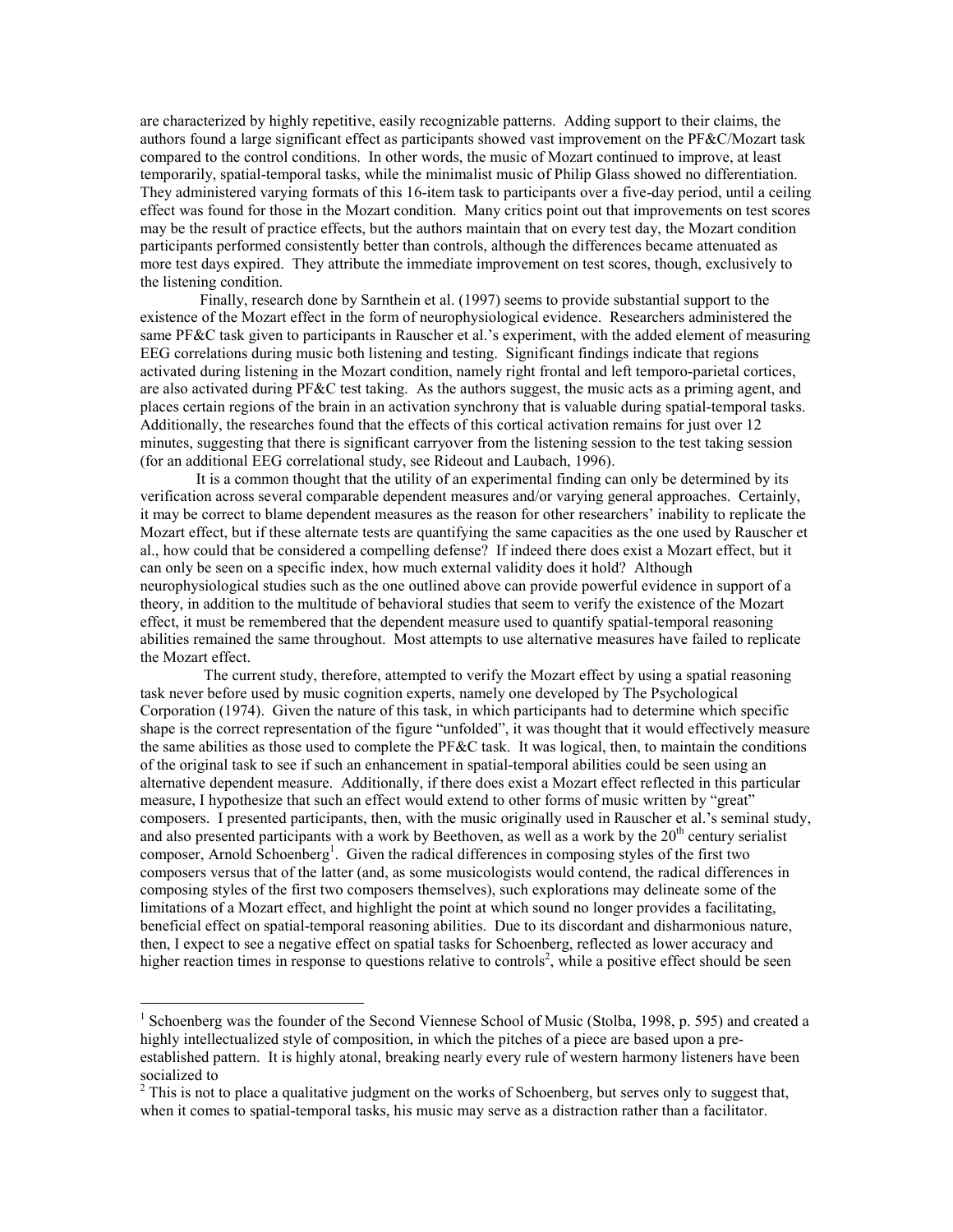associated with the aesthetic and organized works of Mozart and Beethoven, shown by higher accuracy and lower reaction times relative to controls.

## **Methods**

#### **Participants**

Participants were 12 undergraduate students (10 men, 2 women), the majority of whom volunteered as in order to fulfill course requirement. Consistent with previous experiments, all participants were musically naïve, as determined by the experimenter prior to testing. Consent was obtained from each participant before testing began.

#### **Apparatus**

 A Macintosh G3 was used to present the various test stimuli, measuring reaction time in milliseconds as well as overall test accuracy. The musical selections were all between 9 and 11 minutes long, and were taken from their original CD's (or tape for the control condition) and copied onto computer by the I-tunes computer program. I-tunes was used to present the musical selections, played through Koss headphones. Participants had the opportunity to manually adjust the listening level for each piece.

#### **Stimuli**

 The selections presented were: 1) Progressive relaxation tape (control), 2) W. A. Mozart's Sonata for Two Pianos in D Major (K. 448), Allegro, 3) Ludwig van Beethoven's Hammerklavier Sonata, Allegro, and 4) Arnold Schoenberg's Five Piano Pieces (op. 23). Additionally, a 7-question questionnaire pertaining to the listeners' musical experience was administered to participants after each test. The dependent measure was the Space Relations test, taken from Form T of the Differential Aptitude Tests (The Psychological Corporation, 1972). The test was comprised of 60 images of unfolded shapes, and participants had to select the correctly folded shape from among four choices by pushing 1, 2, 3, or 4. Since there were four test conditions, the test was partitioned into four separate tests, 15 questions each, counterbalanced for difficulty.

#### **Procedure**

 Each participant was tested individually. Before testing began, a brief screening was administered to verify participants' musical naiveté. The experimenter presented each participant with a musical selection (the first page from J. S. Bach's E-Major Partita for Solo Violin), and asked if the participant could identify the first note of the selection (an "E") and if the participant could name the key the piece was written in (E-Major). Nearly all participants were unable to answer these questions, and therefore met the requisite for being musically naïve.

 Testing began immediately after by asking participants to place the headphones on and adjust the volume to a comfortable level. The experimenter then presented the first musical stimuli. Presentation of the four stimuli was randomized, as well as the order in which the tests were administered. Therefore no test corresponded with any musical condition, and in fact, no two participants received the same order of musical stimuli and test presentation. During listening, the computer monitor was turned off and the experimenter left the room. Participants were instructed to state when the selection was complete, at which time the experimenter turned the monitor back on and set up the first spatial task. Individuals input their name, age, and gender, and were then presented with an instructions screen detailing the nature of the test. Speed was emphasized, but not at the expense of accuracy. After completion of the spatial task, participants were given the 7-question questionnaire, which asked questions regarding likeability and perceived complexity of each selection. Since there were four conditions, each participant underwent this cycle four times. Total testing time varied from participant to participant, depending upon proficiency with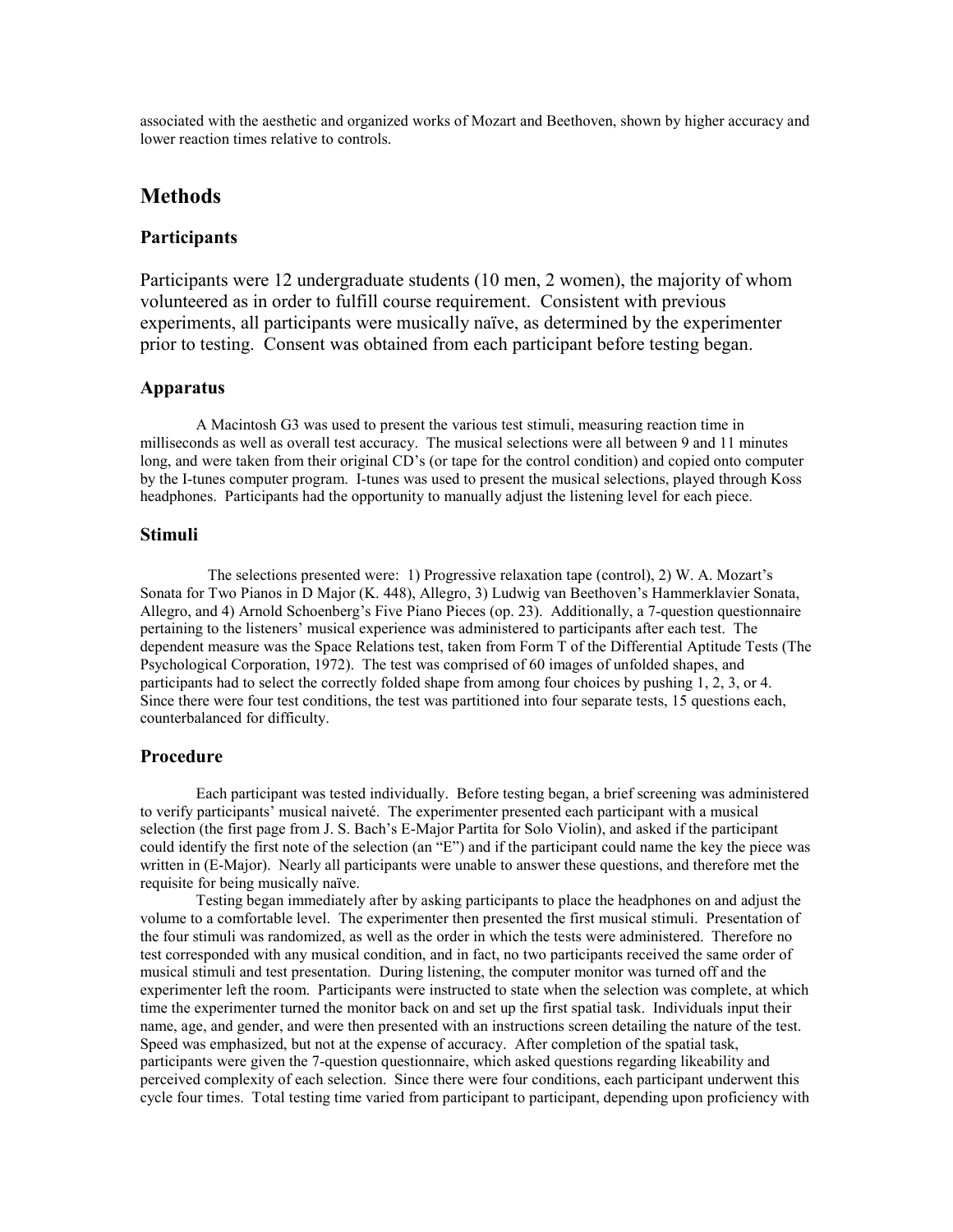the spatial task, ranging from one to two hours each. Participants were given the opportunity after the experiment to ask questions, which the experimenter answered fully.

## **Results**

 A one-way repeated measures analysis of variance was used to determine the relationship between listening condition (control, Mozart, Beethoven, or Schoenberg) and overall accuracy on the spatial reasoning task. For an alpha level of .05, the obtained F ratio was found to be statistically non-significant,  $\underline{F}(3, 27) = .59, \underline{p} > .05$ , suggesting that the listening condition had no impact on test accuracy. Additionally, another one-way repeated measures analysis of variance was used to determine the relationship between music condition and reaction time for correct answers. The obtained F ratio was also found to be statistically non-significant,  $F(3, 27) = .50$ ,  $p > .05$ , suggesting again that there was no relationship between listening condition and reaction time. The strength of the relationship, as indexed by  $eta<sup>2</sup>$ , is not reported due to the non-significant natures of the statistical tests.

 Individual correlated groups t tests were also run to determine differences between each musical condition (Mozart, Beethoven, and Schoenberg) and the control group. All tests were found to be statistically non-significant, for both accuracy and reaction times, although a near-significant level was obtained when the Mozart condition was compared to the control group,  $t(9) = 1.94$ ,  $p = .08$  for accuracy and  $\underline{t}(9) = 1.43$ ,  $\underline{p} = .18$  for reaction times. However, the near-significant level for accuracy was contrary to the original prediction, indicating that the Mozart listening ( $\underline{M} = 10.6$ ,  $\underline{SD} = 2.22$ ) may actually have had a negative impact on the performance on this spatial task relative to controls ( $\underline{M} = 11.7$ ,  $\underline{SD} = 1.49$ ). The prediction for reaction time, however, was in the correct direction, implying that listening to Mozart may decrease reaction times ( $\underline{M} = 20.87$ ,  $\underline{SD} = 12.27$ ), although at the expense of accuracy, relative to controls  $(M = 23.95, SD = 15.13)$ . However, these tests reflect only trends and caution should be used in interpreting such data. They are non-significant, and quite feasibly could be merely a result of chance. Due to the likelihood that these statistics are derived from chance, further digression into the possible interpretations of such data will be avoided

 Since no significant relationships between accuracy and spatial-temporal reasoning or between reaction times and spatial-temporal abilities were found, I decided to investigate the possibility that performance on these tests was a function of emotional arousal, reflected by the likeability of a given piece of music, since some previous studies attributed the Mozart effect artifacts of preference (e.g. Nantais and Schellenberg, 1999). Correlated group t tests were run to compare favorite piece accuracy with least favorite piece accuracy and also for reaction times (questions regarding perceived complexity were not analyzed), but were also found to be non-significant:  $\mathbf{t}(9) = 2.84E-07$ ,  $\mathbf{p} = 1$  for accuracy on favorite piece  $(M = 11.3)$  compared with accuracy on least favorite piece  $(M = 11.3)$  and t  $(9) = 1.08$ , p > .05 for reaction time on favorite piece ( $M = 20.382$ ) compared with reaction time on least favorite piece ( $M = 24.59$ ). Finally, a Pearson correlation was also used to address the relationship between likeability of a given piece  $(M = 4.15, SD = 1.64)$  with overall accuracy  $(M = 11.2, SD = 2.45)$ . This test was statistically nonsignificant, r  $(39) = -13$ ,  $p > 0.05$ , reinforcing the idea that likeability had no bearing on the participants' performance on these spatial tasks.

## **Discussion**

 The inability to find any statistical significance makes one immediately wonder if there was not some methodological problem associated with the experimental design. Several potential problems come to mind including, low participant number, carryover effects between listening conditions, and difficulty differentiation among spatial tests. For the first problem, statistical analyses revealed no general trends besides the one mentioned above, and given the within subjects design of the experiment, the number of participants should have provided enough power to evoke certain patterns, patterns that were not seen. Therefore it is unlikely that the results reflect a low participant number.

 Since in previous studies the Mozart effect was determined to last only a little over 12 minutes, it seems improbable that any effect exerted by the listenings would carry over to the test following the next listening condition. The participants all took the spatial test directly after the listening was completed, and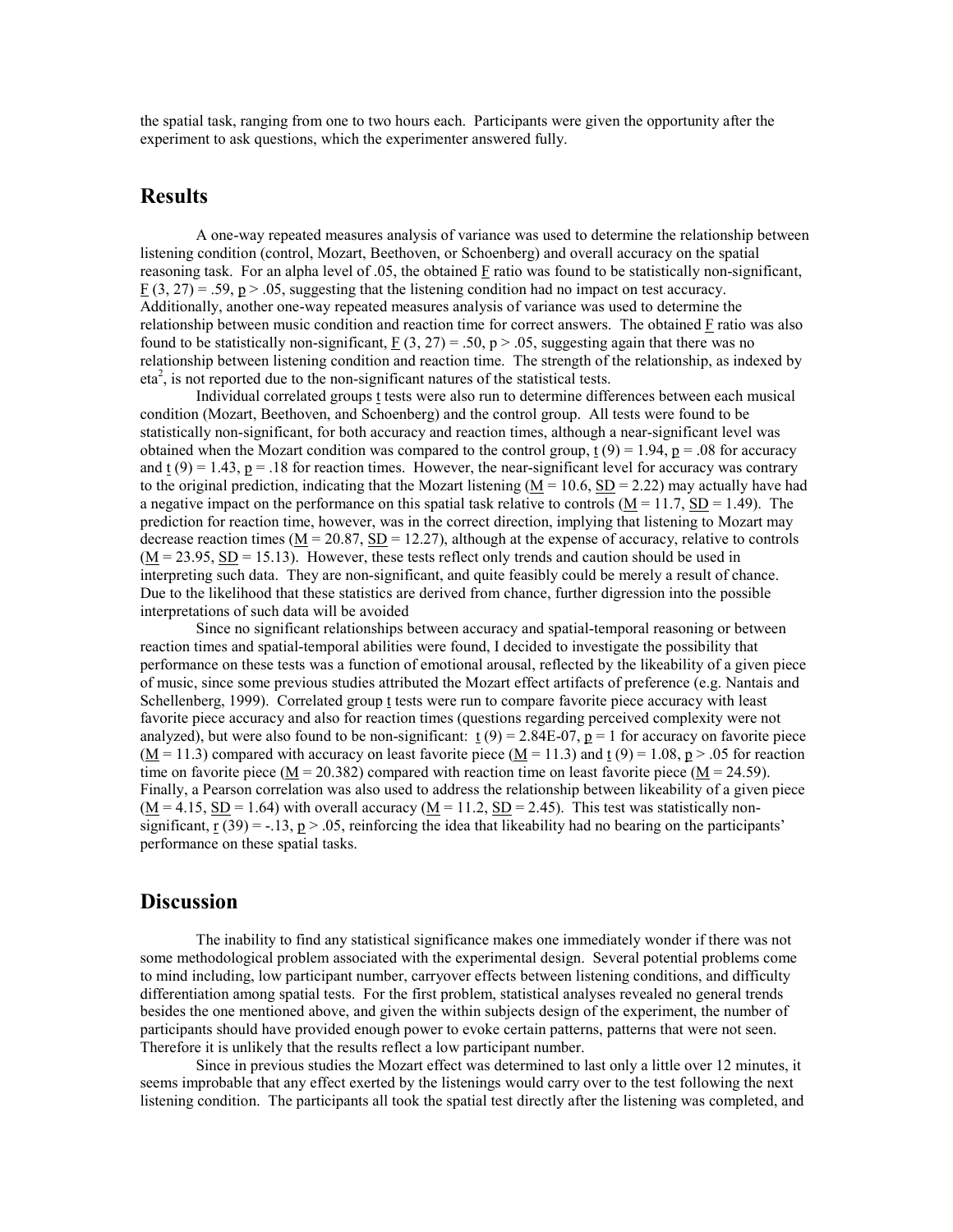most participants took around 10 minutes to finish. Additionally, participants had to finish a questionnaire after each test, extending the amount of time between each listening stimulus.

 Finally, the four 15-question tests were taken from the original 60 question assessment, which gradually increases in difficulty as the test progresses. In designing the various test stimuli the items were taken with this gradation in mind. Although the four 15-question tests were not professionally rated to determine their overall difficulties in relation to each other, participant's performance on these tests did not differ overall as a function of test discrepancies.

 Given the fact that none of these explanations reasonably account for the data observed , I must consider the possibility that the current study is a valid assessment of the Mozart effect, and that it may be simply a failure to replicate the original findings. This may be due to any number of factors, and I imagine Rauscher would claim that my dependent measure was not an accurate measure of spatial-temporal reasoning ability. However, as alluded to previously, how valid is the Mozart effect, then, if it can only be seen on one kind of dependent measure? Faith in an experimental discovery is always strengthened by the ability not only to replicate its original findings, but also to replicate those findings using alternate methodological paths. The scientific literature, including the present study, have yet to achieve that goal.

 Because of these discrepancies, many researchers have shied away from searching for alternative paths and turned their attention to searching for alternative explanations. The power of placebo must therefore not be overlooked. Music is highly mood evocative, and moods can often influence performance on a given task, even a spatial-temporal one. For this reason, several researchers maintain that the overall affinity for a piece may have influenced in no small way certain findings, and which is why the current investigation attempted, unsuccessfully, to correlate likeability with accuracy and reaction time. For example, a meta-analysis performed by Chabris (1999) revealed an average cognitive enhancement of only  $\underline{d} = 0.09$ , which accounts for an average "IQ boost" (even the scientific literature has adopted the notion that reasoning abilities are synonymous with IQ) of only 1.4 points, as opposed to the eight or nine points reported by Rauscher et al. This, Chabris contends, is a result of enhanced hemispheric arousal, what he calls "enjoyment arousal", and could positively influence overall test scores. Additionally, poorer performance in controls (after listening to a relaxation tape) remains consistent with this hypothesis, since relaxation tapes are generally designed to reduce arousal. Such emotional reduction may negatively impact performance on these special tasks. This "enjoyment arousal" idea was confirmed, the author cites, in children who performed better on certain tasks after exposure to popular music (supposedly more enjoyable for them) than after exposure to Mozart.

 Unfortunately, the current study did not find any such emotional correlations, and as Rauscher might claim (1999), this is not surprising. In his response to Chabris, he cites several findings that contradict the "enjoyment arousal" hypothesis put forth, stating that despite participants' ratings of a Mendelssohn piece as being the most arousing stimuli of the set, the spatial-temporal effect was most prominently seen for the Mozart condition. He also claims that students scored higher after listening to the Mozart than after listening to other conditions, regardless of their reported musical preferences. This is consistent with my finding that piece likeability is not correlated with performance on the spatial relations task. Additionally, Rauscher dismisses Chabris' meta-analysis as an inaccurate representation of the studies involving the Mozart effect, since he included assessments beyond the PF&C task used, almost exclusively, by Rauscher. Once those other tasks were removed from the analysis, Rauscher claims, the Mozart effect became very prominent.

Despite the inability of this study, and several others, to replicate a Mozart effect, it does not serve to nullify the significant findings of Rauscher and his colleagues, who continuously find an effect. This reliability, at least on the PF&C task, suggests that this type of music exerts some kind of facilitating effect. As Rauscher remarks, "Because some people cannot get bread to rise does not negate the existence of a 'yeast effect'" (1999).

The long-term beneficial effects of music are not being debated here, just the question of whether a short-term, immediate benefit exists. Had I used the original PF&C, I predict there would have been a Mozart and Beethoven effect, independent of likeability ratings, and there would have also been a negative Schoenberg effect. Such revelations could have helped to begin the long process of determining what it is about music that influences the brain in such a seemingly positive manner. Also, as an aside, it could have shed light on the question of whether this effect is restricted to those elite composers who possess an unprecedented talent for composing, synthesizing works that create an intrinsic synchrony with our minds, or if this effect could be evoked by a mediocre composer simply because of the nature of music However, since such insights could not be provided presently, and given the controversial nature of this research,